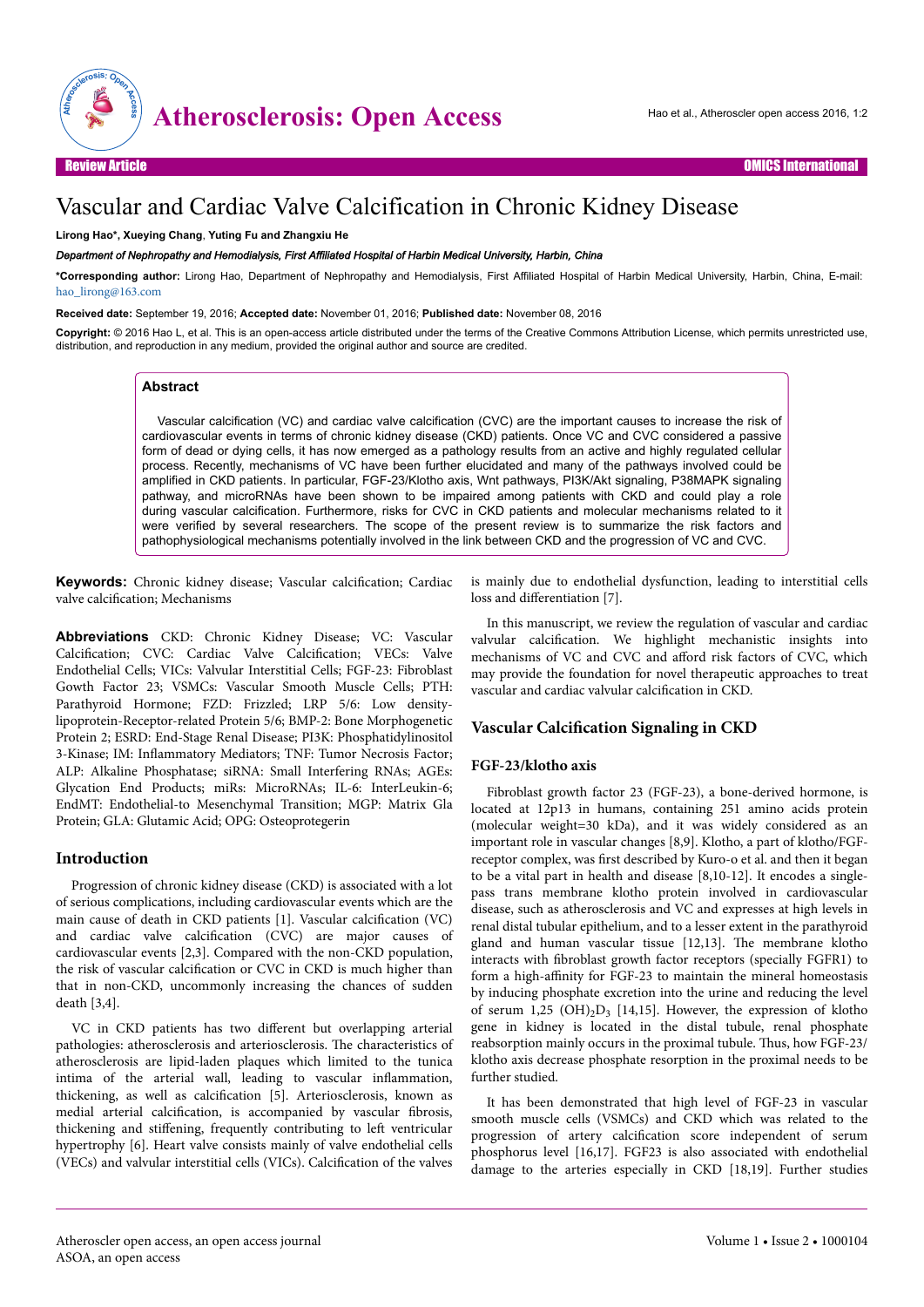showed that active vitamin D and its analog against VC can be mediated by decreased FGF-23 and increased klotho expression independent of serum parathyroid hormone (PTH) level [20,21]. CKD is a state of vascular klotho deficiency promoted by chronic circulating stress factors, including pro inflammatory, uremic, and disordered metabolic condition, which can potentiate the development of human artery calcification and mediates resistance to FGF-23 [22,23]. Some people suggest that soluble klotho ameliorates VC by enhancing phosphaturia, preserving glomerular filtration and directly inhibiting phosphate uptake by vascular smooth muscle [23]. However, Cha et al. demonstrated that secreted klotho protein activates transient receptor potential vanilloid-5, responsible for calcium reabsorption in kidney, which can induce vascular calcification [24]. Thus, the relationship of klotho and vascular calcification remain unclear.

## **Canonical and non-canonical Wnt pathways**

The Wnt pathways are a group of signal transductional pathways, which consist of the canonical Wnt pathway and the non-canonical Wnt/calcium pathway [25]. Canonical Wnt signaling pathway is activated when Wnt ligands (i.e. Wnt1, Wnt3a) bind to its receptors cell-surface Frizzled (FZD) and low density-lipoprotein-receptorrelated protein 5/6 (LRP 5/6) [26,27]. Нe activation of FZD/LRP 5/6 receptor complex leads to the inactivation of GSK-3b, and then βcatenin accumulate in the cytoplasm and trans-locate to the nucleus where β-catenin can heterodimerize with members of the lymphoid enhancer factor/T-cell factor family of transcription factors to induce the expression of specific genes [26-28].

Accumulating evidence has demonstrated that Wnt signal pathways are involved in vascular lesions, including endothelial dysfunction and migration, trans differentiation of VSMCs, and VC [29,30]. Wnt signaling is involved in high-phosphate and bone morphogenetic protein 2 (BMP-2) induced VSMC calcification [31,32]. We have demonstrated that increased expressions of β-catenin, GSK-3β and Wnt-5a were observed in the calcific area of VC in end-stage renal disease (ESRD) patients and the logistic regression analysis indicated that Wnt-5a was an independent risk factor for vascular calcification in patients with ESRD [31]. Furthermore, PI3K/Akt has the ability to activate β-catenin signaling pathway by cross-linking MAPK signaling pathway to induce VC with CKD [33]. MAPK signaling pathway is a critical pathway which mediates eukaryote signal transmission and plays a crucial role in osteoblast differentiation and mineralization of VSMCs. Recent study reveals that P38MAPK can regulate canonical Wnt-β-catenin signaling pathway by inactivation of GSK-3β in brain, thymus gland and spleen [34]. However, whether this pathway can be involved in calcification needs to be further studied.

# **PI3K/Akt signaling**

Phosphatidylinositol 3-kinase (PI3K)/Akt signaling pathway is involved in inflammation, hyperphosphatemia and oxidative stress induced VC with CKD [35-37]. Okazaki et al. reveals that PI3K/Akt plays an inhibitory role in the inflammatory mediators (IM) including interferon-gamma, tumor necrosis factor (TNF)-alpha induced human VSMC calcification [38]. IM-induced alkaline phosphatase (ALP) activity in human VSMC can be attenuated or enhanced by wild-type or dominant-negative Akt respectively, and suppression of Akt with small interfering RNAs (siRNA) significantly reinforce ALP expression [38]. Hyperphosphatemia is a major risk factor for VC and cardiovascular mortality in CKD patients. Inorganic phosphate has been demonstrated to induce apoptosis and ostoblastic differentiation

of VSMCs, resulting to the development of VC through inhibiting gas6/Axl/PI3K/Akt pathway [39]. Patients with CKD are exposed to enhanced oxidative stress as a result of increased pro-oxidant activity and decreased anti-oxidant activity. Нis oxidative burden augments gradually with the development of CKD and plays a crucial role in the progress of apoptosis and osteoblastic differenration of VSMC with CKD [40]. Byon et al. first discovered that exogenous  $H_2O_2$  induced calcification of VSMCs through modulation of Runx2 by PI3K/Akt signaling, and inhibition of PI3K/Akt signaling blocked VSMC calcification and Runx2 expression concurrently [41,42]. Furthermore, xanthine oxidase induces VSMC calcification through PI3K/Akt signaling pathway [43].

## **P38MAPK signaling pathway**

MAPK signaling pathway is a significant transduction pathway which participate in various cell physiological and pathology process including growth and differentiation. It mainly consists of four pathways covering ERK, JNK, P38MAPK, and ERK5/BMK1 [44]. Among those pathways, P38MAPK is considered to be closely related to VC with CKD. P38MAPK is mainly involved in hyperphosphate and oxidative stress induced VSMC calcification with CKD. CKD rats treated with Ca/P/VitD developed medial calcification of thoracic aorta where reactive oxygen species (ROS)-sensitive P38MAPK signaling was activated [45]. Inhibition of P38MAPK by inhibitors or siRNAs reduced Ca level and ALP activity in human SMCs treated with high Pi. Oxidized low density lipoprotein and advanced glycation end products (AGEs) are two kinds of oxidative stress products, which increased in the serum of CKD patients. Results from in vitro studies demonstrated that they can mediate VC via P38MAPK signaling pathway and the effect of AGEs can be suppressed by P38MAPK inhibitor [34,46].

# **MicroRNA**

MicroRNAs (miRs) are small noncoding RNAs which regulate target gene expression via mRNA degradation, translational repression or mRNA alteration to influence cellular functions including proliferation, differentiation, and apoptosis [47-50]. Several studies have identified that miRs are associated with VSMC calcification. MiR-125b was down regulated in calcified aortas from apoE knockout mice, and its mimics can inhibit calcification of rat aortic SMCs cultured in high-phosphate medium [51,52]. MiR-30b and miR-30c were shown to be down regulated by BMP-2 in vitro, and the expression of miR-30b was also down regulated in calcified human coronary arteries [53]. Low miR-29 a/b expression was shown on calcific aortas from mice as well as on CKD patients [54].

Levels of miRNA-135a, miRNA-762, miRNA-714, and miRNA-712 were found to be higher in klotho mutant mice of VC than wild-type control, and their high levels were confirmed in VSMCs treated with calcium and inorganic phosphate [23,55]. Нe calcium efflux proteins NCX1, PMCA1, and NCKX 4 have been identified as potential targets of these miRs and inhibiting all four at the same time decreased calcium content by 30% by potentially reducing intracellular calcium loading [56]. Нe targets of miR-223 (Mef2c and RhoB) are known to play a role in VSMC contractility and differentiation, which is also involved in high phosphorus induced VSMC calcification [57]. MiR-221 and miR-222 were down regulated and act synergistically to induce calcification through cellular inorganic phosphate and pyrophosphate levels [58].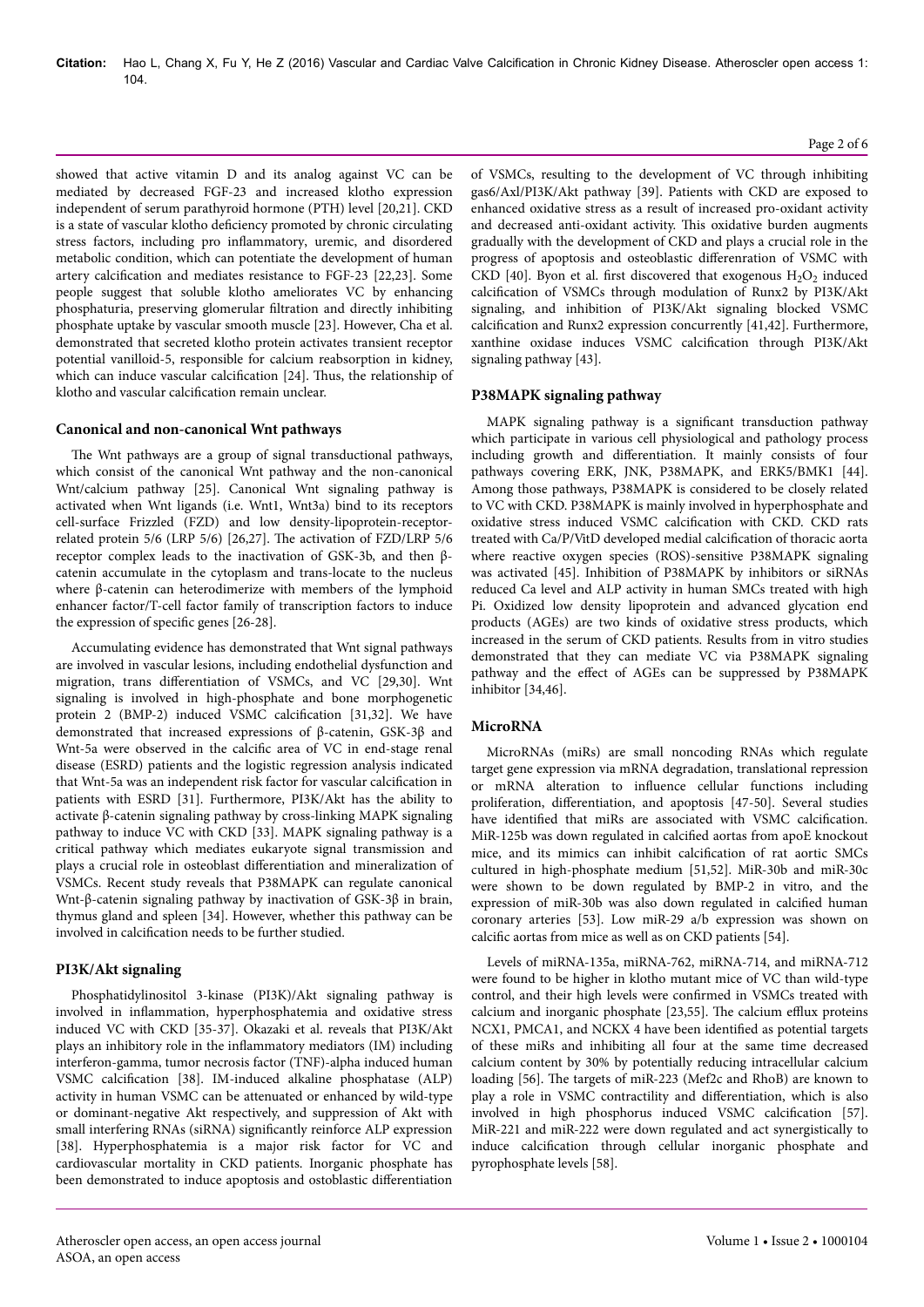Accumulating evidence has confirmed that extracellular matrix vesicles contain non crystalline calcium and phosphate, as well as other factors related to VC, such as miRs [55,59]. RNA-seq analysis identified several miRs synthesized and packaged by porcine adipose tissue-derived mesenchymal stem cells, including miR148a, miR532-5p, miR378 and let-7f, enriched in matrix vesicles [60,61]. MiR-143/145 cluster can target myocardin or Kruppel-like factor-4 to mediate high phosphate-induced transition of SMCs to osteogenic cells [62,63]. It has also been reported to be involved in SMCs phenotype switch when SMCs were cultured with endothelial-derived vesicles [64]. In a study of 90 patients with CKD stage 3-4, circulating levels of miR-125b, miR-145 and miR-155, which target Runx2 and myocardin, decreased compared to those in healthy volunteers [65]. Other investigators found level of miR-15b decreased in 30 CKD patients and it was correlated positively with estimated glomerular filtration rate and negatively with phosphate levels [66]. Taken together, miRs in vesicles and its circulating form are also important for VC in CKD.

# **Risk Factors and Mechanisms of CVC in CKD**

# **Dysregulation of phosphate and calcium**

PTH, klotho,  $1,25-(OH)_{2}D_{3}$  and FGF-23 are basic regulators of calcium-phosphorus homeostasis. Most of the dietary phosphate can be absorbed by the gastrointestinal tract [67]. In the proximal tubules of kidney, PTH and FGF-23 increase phosphate excretion via the sodium-phosphate co-transporters. Meanwhile, klotho directly increases phosphaturia without FGF-23 [68]. 1,25-(OH)<sub>2</sub>D<sub>3</sub> promotes intestinal phosphate absorption and also regulates PTH and FGF-23 [69]. Adeney et al. stated that serum phosphorus level is positive associated with VC by testing 439 CKD 3-4 stage patients and found that aortic valve calcification rate increased 33% while mitral valve reaching 62% when serum phosphorus increased 1 mg/dl [70]. When eGFR of CKD patients <60 ml/min, hyperphosphatemia happens, and high serum level of FGF-23 and PTH present in return to increase phosphate excretion. FGF-23 also reduces the activity of vitamin D by inhibiting 1α hydroxylase directly [71]. In addition, increasing FGF-23 promotes left ventricular hypertrophy process, and then accelerates the deterioration of renal function in a vicious circle [72]. Besides, hyperphosphatemia can stimulate endothelial cells and then release endothelial microparticles, leading to inflammation and endothelial cell apoptosis [73]. Most CKD patients undergoing dialysis are accompanied with hypercalcinemia, especially at the condition of application with calcium-containing phosphate binders. Patients with CKD always suffer from secondary hyperparathyroidism and high PTH increase intracellular calcium ion concentration, leading to mitochondrial oxidative stress and reducing ATP synthesis, which causes cell death, apoptosis and ectopic calcification [74].

## **Diabetes, hypertension and lipid metabolism disorders**

Clinical studies have shown that vascular calcification rate is high for diabetics and the valve dysfunction for them presents a more serious condition [75]. Нe human cells including endothelial cells can be injured by the high blood glucose and carbohydrate metabolic products such as AGEs which can activate multiple signaling pathways (e.g. PI3K and JAK/STAT) and downstream factors (e.g. RANK) [76]. The hypertension incidence was about 70% among the investigated patients with CKD in China and the control of blood pressure was unsatisfactory [77]. Нe vasospasm contraction and endothelial dysfunction caused by hypertension can affect the synthesis and

secretion of the vessel dilators, and thus making the endothelialdependent vasodilator response system worse [78]. Нe pathological studies of aortic valve diseases demonstrated that lipidosis and inflammatory infiltration are the most obvious pathological characteristics [79]. Нerefore, hyperlipemia, hypertension and diabetes can cause the endothelial dysfunction and further promote valvular and vessel calcification.

#### **Inflammation and oxidative stress**

Inflammation and ROS are two common conditions associated with CVC in CKD patients. Inflammatory cytokines, such as the interleukin-6 (IL-6) superfamily and TNF superfamily, and inflammation-related transcription factor NF-κB, have been reported to promote calcification in cultured VICs, VSMCs, or experimental animal models [80]. Leskinen et al. showed that IL-6 level is the risk factors for valvular calcification in CKD patients [81]. Furthermore, TNF release may trigger the Wnt signaling pathway, resulting CVC [82]. Miller et al. demonstrated that patients with calcification of aortic valve has high hydrogen peroxide content when compared with normal group, indicating that hydrogen peroxide mediated oxidative stress may play an important role in CVC [83]. Other researches have shown that hydrogen peroxide can directly stimulate nuclear binding factorα1 (Cbfα1) and BMP2, thereby stimulating the differentiation of VICs into osteoblast-like cells [84].

#### **Endothelial-to mesenchymal transition**

In the early 1920s, Johannes Holtfreter defined the epithelial and endothelial-to mesenchymal transition (EMT/EndMT). It was found in the process of CVC [85]. In the early stage of valve calcification, the lesion accumulated with abundant sub endothelial lipids and extracellular matrix which can cause differentiation of VICs into osteoblast-like cells, one form of EndMT, as the disease worsens [86]. When EndMT occurs, calcium mucin mediated cellular interactions, reducing the EC differentiation. At the same time, the gene regulation of muscle fiber mother cell program is activated and differentiates into the osteoblast. BMP-Wnt-β-catenin pathway promotes EndMT by changing valve substrate environment, while VEC promote the occurrence of EndMT by increasing the expression of TGF-β family and activate the β-catenin pathway [87]. When EndMT happens, more VIC differentiates into osteoblast and the differentiation degree is directly related to calcification.

## **Fetuin-A**

Fetuin-A is a calcium-binding glycoprotein present at high concentrations in human blood. Studies have shown that low level of serum fetuin-A is associated with aortic calcification, increasing cardiovascular mortality in patients with CKD [88]. Serum fetuin-A can inhibit mineral deposition by combining with minerals such as  $Ca^{2+}$ , PO<sup>3+</sup> forming particles which can be removed by reticulo endothelial circulation system, inducing CVC [89]. In addition, BMPs and TGF- $\beta$  are suppressed by fetuin-A, reducing the effect on promoting calcification [90].

### **Matrix Gla protein**

Matrix Gla protein (MGP) is an extracellular matrix protein isolated from the bone. It was the earliest calcification inhibitor which was discovered. Нe specific mechanism of MGP is still unclear in CKD. MGP can directly combine with hydroxylapatite and inhibit BMPs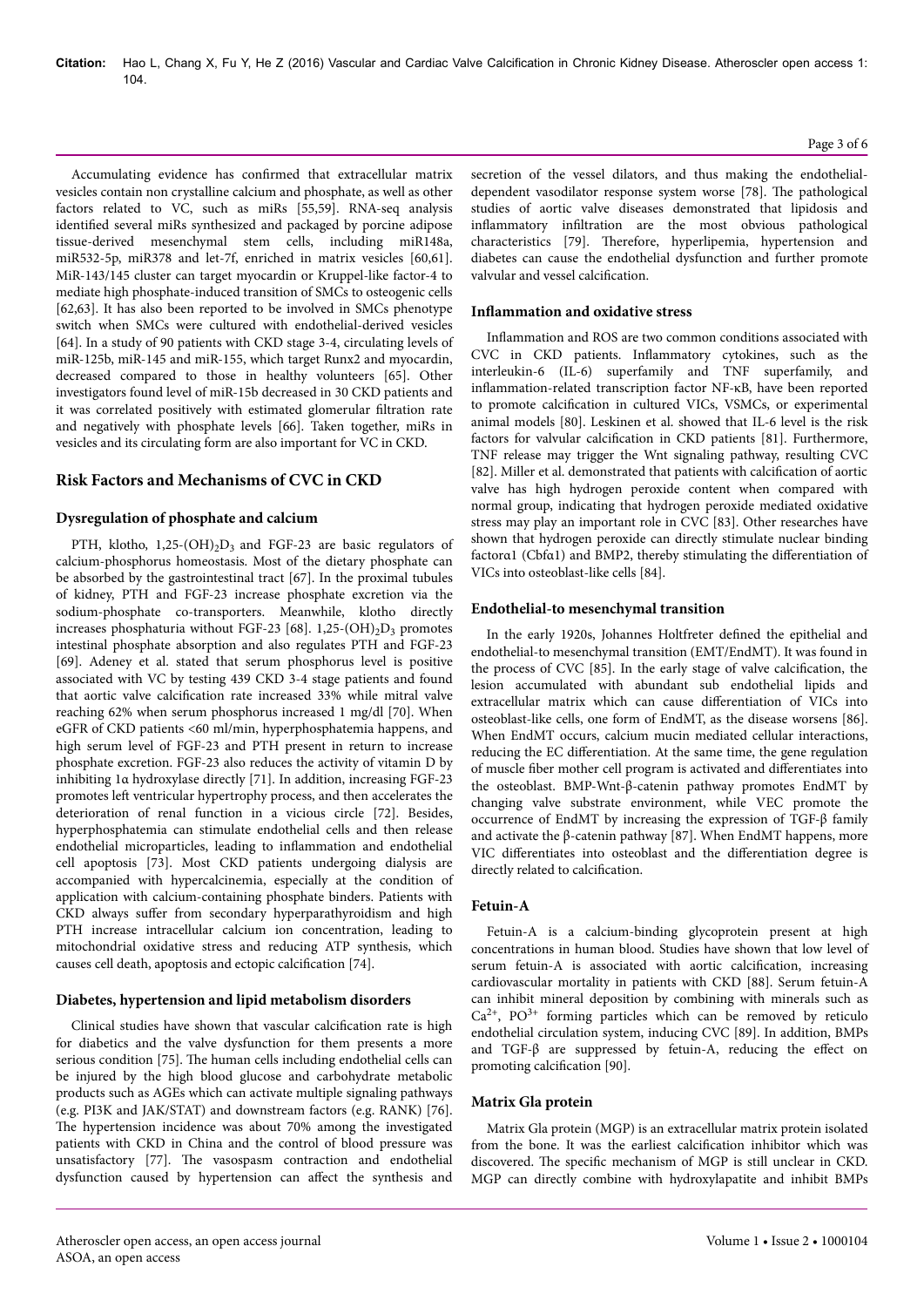[90]. MGP contains vitamin K dependent gamma carboxyl glutamic acid (GLA) residue, which has high affinity to the calcium ions and thus to prevent calcium deposition [91]. Because MGP is vitamin K dependent, clinical research demonstrated that patients with CKD and subclinical vitamin K deficiency have a high risk of CVC [92].

## **RANK/RANKL/OPG**

There are three key elements that influence CVC: receptor activator of NF-kB (RANK), receptor activator of NF-kB ligand (RANKL), and osteoprotegerin (OPG). RANK, a type I membrane protein on the surface of osteoclast cells, is involved in osteoclast cell stimulation when bound with RANKL, and OPGL compete with RANKL inhibiting the activity [93]. In addition, lots of evidence suggests that the RANK/RANKL/OPG triad is involved in bone metabolism and may be important in CVC. Additionally, RANKL/RANK signal can also affect osteoclast activity. OPG protect bones by prevented the binding of RANKL and RANKL receptor ligand, resulting in inhibition of osteoclast differentiation, and preventing excessive bone reabsorption. Нerefore, the ratio of RANKL/OPG is an important factor in CVC. RANK/RANKL promotes calcification while OPG inhibits calcification.

## **Wnt signaling**

Wnt signaling pathway can adjust physiological bone formation. In CKD condition, pathological bone reabsorption triggers Wnt signaling, promoting osteogenesis and valvular calcification. Recent evidence suggests that Wnt signaling pathway related inhibitors which strengthen the function of osteoclasts and inhibits valvular calcification [94]. However, the function of Wnt signaling in bone formation and calcification is still poorly understood and underlying mechanism has not yet been well characterized.

# **Conclusions**

Many patients with CKD have vascular or valvular calcification, which influence patients' survival rate seriously. Currently, there are very limited options for either the prevention or treatment of vascular or valvular calcification in CKD. Despite the fact that much insight has recently been gained into the mechanisms of ectopic calcification, further investigation and comprehension of this complicated process are still needed, especially for the interaction between VECs and VICs and their regulatory mechanism in the development of valve calcification. Only with better understanding of the pathophysiology of vascular and valvular calcification, will we find more effective therapeutic options for CKD patients.

# **References**

- 1. [London GM \(2013\) Mechanisms of arterial](https://dx.doi.org/10.1038/kisup.2013.92) calcifications and [consequences for cardiovascular function. Kidney Int Suppl 3: 442-445.](https://dx.doi.org/10.1038/kisup.2013.92)
- 2. [London GM, Guérin AP, Marchais SJ, Métivier F, Pannier B, et al. \(2003\)](https://dx.doi.org/10.1093/ndt/gfg414) Arterial media calcification [in end-stage renal disease: impact on all](https://dx.doi.org/10.1093/ndt/gfg414)[cause and cardiovascular mortality. Nephrol Dial Transplant 18:](https://dx.doi.org/10.1093/ndt/gfg414) [1731-1740.](https://dx.doi.org/10.1093/ndt/gfg414)
- 3. [Wang AY, Ho SS, Wang M, Liu EK, Ho S, et al. \(2005\) Cardiac valvular](http://dx.doi.org/10.1001/archinte.165.3.327) calcification [as a marker of atherosclerosis and arterial](http://dx.doi.org/10.1001/archinte.165.3.327) calcification in [end-stage renal disease. Arch Intern Med 165: 327-332.](http://dx.doi.org/10.1001/archinte.165.3.327)
- 4. [Hruska KA, Mathew S, Lund RJ, Menom I, Saab G, et al. \(2009\)](http://dx.doi.org/10.1016/j.semnephrol.2009.01.008) Нe pathogenesis of vascular calcification [in the chronic kidney disease](http://dx.doi.org/10.1016/j.semnephrol.2009.01.008) [mineral bone disorder: the links between bone and the vasculature.](http://dx.doi.org/10.1016/j.semnephrol.2009.01.008) [Semin Nephrol 29: 156-](http://dx.doi.org/10.1016/j.semnephrol.2009.01.008)<sup>165</sup> .
- 5. [Drüeke TB, Massy ZA \(2010\) Atherosclerosis in CKD:](http://dx.doi.org/10.1038/nrneph.2010.143) differences from [the general population. Nat Rev Nephrol 6: 723-735.](http://dx.doi.org/10.1038/nrneph.2010.143)
- 6. [Masho Y, Shigematsu T \(2007\) Arteriosclerosis and vascular](http://dx.doi.org/CliCa0703354359) calcification [in chronic kidney disease \(CKD\) patients. Clin Calcium 17: 354-359.](http://dx.doi.org/CliCa0703354359)
- 7. [Leopold JA \(2012\) Cellular mechanisms of aortic valve](http://dx.doi.org/10.1161/CIRCINTERVENTIONS.112.971028) calcification. Circ [Cardiovasc Interv 5: 605-614.](http://dx.doi.org/10.1161/CIRCINTERVENTIONS.112.971028)
- 8. [Olauson H, Vervloet MG, Cozzolino M, Massy ZA, Ureña Torres P, et al.](http://dx.doi.org/10.1016/j.semnephrol.2014.09.005) [\(2014\) New insights into the FGF23-Klotho axis. Semin Nephrol 34:](http://dx.doi.org/10.1016/j.semnephrol.2014.09.005) [586-597.](http://dx.doi.org/10.1016/j.semnephrol.2014.09.005)
- 9. [Messa P \(2014\) FGF23 and vascular](http://dx.doi.org/10.1093/ndt/gfu074) calcifications: another piece of the [puzzle?. Nephrol Dial Transplant 29: 1447-1449.](http://dx.doi.org/10.1093/ndt/gfu074)
- 10. [Moe SM \(2012\) Klotho: a master regulator of cardiovascular disease?.](http://dx.doi.org/10.1161/CIRCULATIONAHA.112.104828) [Circulation 125: 2181-2183.](http://dx.doi.org/10.1161/CIRCULATIONAHA.112.104828)
- 11. [Kuro-o M \(2012\) Klotho in health and disease. Curr Opin Nephrol](http://dx.doi.org/10.1097/MNH.0b013e32835422ad) [Hypertens 21: 362-368.](http://dx.doi.org/10.1097/MNH.0b013e32835422ad)
- 12. [Kuro-o M \(2010\) Klotho.](http://dx.doi.org/10.1007/s00424-009-0722-7) Pflugers Arch 459: 333-343.
- 13. [Urakawa I, Yamazaki Y, Shimada T, Iijima K, Hasegawa H, et al. \(2006\)](http://dx.doi.org/10.1038/nature05315) [Klotho converts canonical FGF receptor into a](http://dx.doi.org/10.1038/nature05315) specific receptor for [FGF23. Nature 444: 770-774.](http://dx.doi.org/10.1038/nature05315)
- 14. [Kitagawa M, Sugiyama H, Morinaga H, Inoue T, Takiue K, et al. \(2013\) A](http://dx.doi.org/10.1371/journal.pone.0056695) [decreased level of serum soluble Klotho is an independent biomarker](http://dx.doi.org/10.1371/journal.pone.0056695) associated with arterial stiffness [in patients with chronic kidney disease.](http://dx.doi.org/10.1371/journal.pone.0056695) [PLoS One 8: e56695.](http://dx.doi.org/10.1371/journal.pone.0056695)
- 15. [Van Ark J, Hammes HP, Van Dijk MC, Lexis CP, Van Der Horst IC, et al.](http://dx.doi.org/10.1186/1475-2840-12-116) [\(2013\) Circulating alpha-klotho levels are not disturbed in patients with](http://dx.doi.org/10.1186/1475-2840-12-116) [type 2 diabetes with and without macrovascular disease in the absence of](http://dx.doi.org/10.1186/1475-2840-12-116) [nephropathy. Cardiovasc Diabetol 12: 116.](http://dx.doi.org/10.1186/1475-2840-12-116)
- 16. [Zhu D, Mackenzie NC, Millan JL, Farquharson C, MacRae VE, et al.](http://dx.doi.org/%2010.1016/j.mce.2013.03.008) [\(2013\) A protective role for FGF-23 in local defence against disrupted](http://dx.doi.org/%2010.1016/j.mce.2013.03.008) [arterial wall integrity?. Mol Cell Endocrinol 372: 1-11.](http://dx.doi.org/%2010.1016/j.mce.2013.03.008)
- 17. [Ozkok A, Kekik C, Karahan GE, Sakaci T, Ozel A, et al. \(2013\) FGF-23](http://dx.doi.org/10.1186/1471-2369-14-241) [associated with the progression of coronary artery](http://dx.doi.org/10.1186/1471-2369-14-241) calcification in [hemodialysis patients. BMC Nephrol 14: 241.](http://dx.doi.org/10.1186/1471-2369-14-241)
- 18. Yilmaz G, Ustundag S, Temizoz O, Sut N, Demir M, et al. (2015) Fibroblast Growth Factor-23 and Carotid Artery Intima Media Thickness in Chronic Kidney Disease. Clin Lab 61: 1061-1070.
- 19. [Rastogi A \(2013\) Sevelamer revisited: pleiotropic](http://dx.doi.org/10.1177/1753944713513061) effects on endothelial [and cardiovascular risk factors in chronic kidney disease and end-stage](http://dx.doi.org/10.1177/1753944713513061) renal disease. Нer [Adv Cardiovasc Dis 7: 322-342.](http://dx.doi.org/10.1177/1753944713513061)
- 20. [Lau WL, Leaf EM, Hu MC, Takeno MM, Kuro-o M, et al. \(2012\) Vitamin](http://dx.doi.org/%2010.1038/ki.2012.322) [D receptor agonists increase klotho and osteopontin while decreasing](http://dx.doi.org/%2010.1038/ki.2012.322) aortic calcification [in mice with chronic kidney disease fed a high](http://dx.doi.org/%2010.1038/ki.2012.322) [phosphate diet. Kidney Int 82: 1261-](http://dx.doi.org/%2010.1038/ki.2012.322)<sup>1270</sup>.
- 21. [Watson KE, Abrolat ML, Malone LL, Hoeg JM, Doherty T, et al. \(1997\)](http://dx.doi.org/10.1161/01.CIR.96.6.1755) [Active serum vitamin D levels are inversely correlated with coronary](http://dx.doi.org/10.1161/01.CIR.96.6.1755) calcification. [Circulation 96: 1755-](http://dx.doi.org/10.1161/01.CIR.96.6.1755)<sup>1760</sup> .
- 22. [Vervloet MG, Adema AY, Larsson TE, Massy ZA \(2014\)](http://dx.doi.org/10.1016/j.semnephrol.2014.09.003) Нe role of klotho on vascular calcification [and endothelial function in chronic](http://dx.doi.org/10.1016/j.semnephrol.2014.09.003) [kidney disease. Semin Nephrol 34: 578-585.](http://dx.doi.org/10.1016/j.semnephrol.2014.09.003)
- 23. [Lim K, Lu TS, Molostvov G, Lee C, Lam FT, et al. \(2012\) Vascular Klotho](http://dx.doi.org/10.1161/CIRCULATIONAHA.111.053405) deficiency [potentiates the development of human artery](http://dx.doi.org/10.1161/CIRCULATIONAHA.111.053405) calcification and mediates resistance to fibroblast [growth factor 23. Circulation 125:](http://dx.doi.org/10.1161/CIRCULATIONAHA.111.053405) [2243-2255.](http://dx.doi.org/10.1161/CIRCULATIONAHA.111.053405)
- 24. [Cha SK, Ortega B, Kurosu H, Rosenblatt KP, Kuro-O M, et al. \(2008\)](http://dx.doi.org/10.1073/pnas.0803223105) [Removal of sialic acid involving Klotho causes cell-surface retention of](http://dx.doi.org/10.1073/pnas.0803223105) [TRPV5 channel via binding to galectin-1. Proc Natl Acad Sci U S A 105:](http://dx.doi.org/10.1073/pnas.0803223105) [9805-9810.](http://dx.doi.org/10.1073/pnas.0803223105)
- 25. [Clevers H, Nusse R \(2012\) Wnt/α-catenin signaling and disease. Cell 149:](http://dx.doi.org/10.1016/j.cell.2012.05.012) [1192-1205.](http://dx.doi.org/10.1016/j.cell.2012.05.012)
- 26. [He W, Dai C \(2015\) Key Fibrogenic Signaling. Curr Pathobiol Rep 3:](http://dx.doi.org/%2010.1007/s40139-015-0077-z) [183-192.](http://dx.doi.org/%2010.1007/s40139-015-0077-z)
- 27. [Huang H, He X \(2008\) Wnt/beta-catenin signaling: new \(and old\) players](http://dx.doi.org/10.1016/j.ceb.2008.01.009) [and new insights. Curr Opin Cell Biol 20: 119-125.](http://dx.doi.org/10.1016/j.ceb.2008.01.009)
- 28. [Reis M, Liebner S \(2013\) Wnt signaling in the vasculature. Exp Cell Res](http://dx.doi.org/10.1016/j.yexcr.2012.12.023) [319: 1317-1323.](http://dx.doi.org/10.1016/j.yexcr.2012.12.023)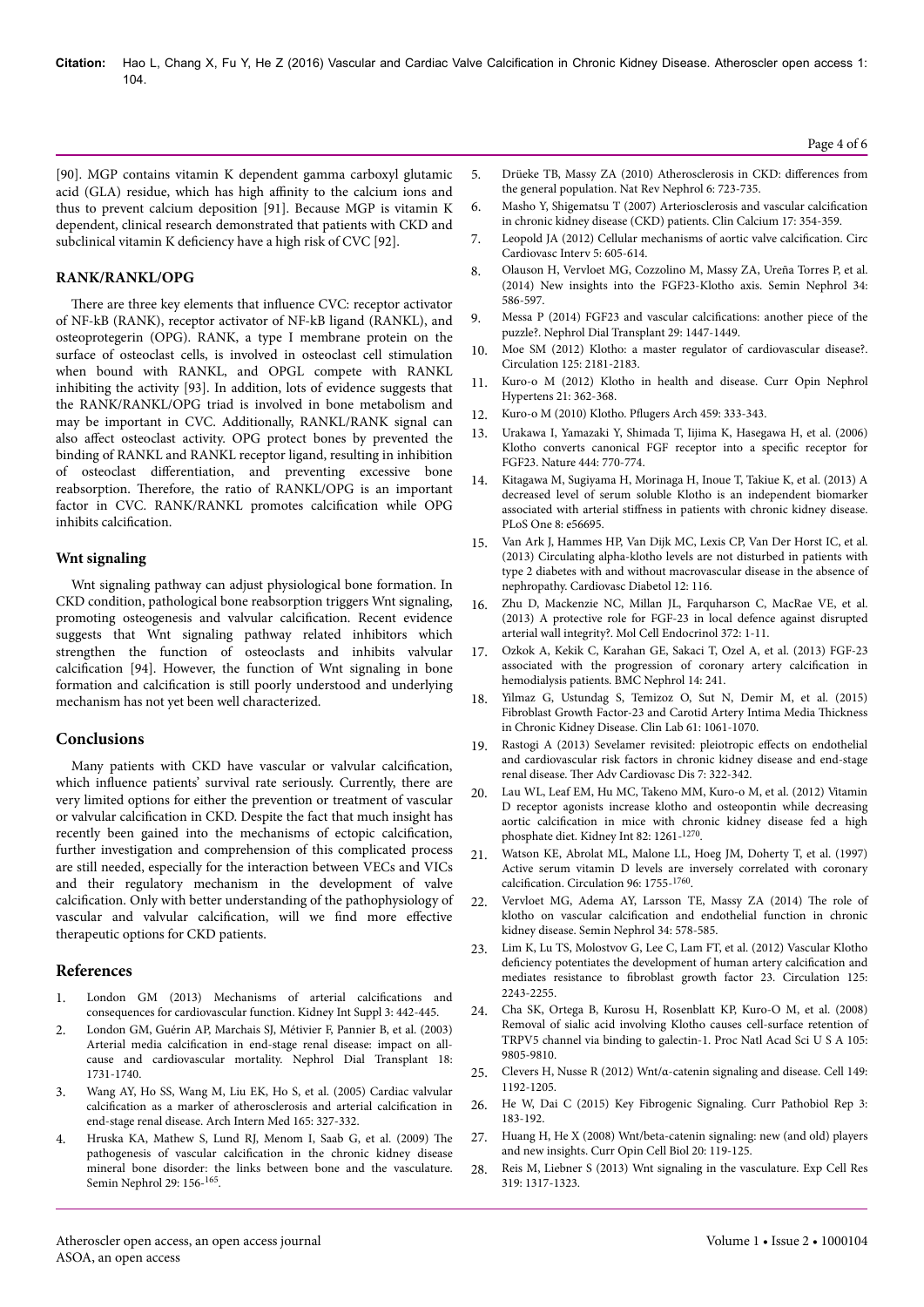- 29. Cai T, Sun D, Duan Y (2016) WNT/beta-catenin signaling promotes VSMCs to osteogenic transdifferentiation and calcification through directly modulating Runx2 gene expression. Exp Cell Res 345: 206-217.
- 30. [Wang Y, Li YP, Paulson C, Shao JZ, Zhang X, et al. \(2014\) Wnt and the](http://dx.doi.org/10.2741/4214) [Wnt signaling pathway in bone development and disease. Front Biosci](http://dx.doi.org/10.2741/4214) [\(Landmark Ed\) 19: 379-407](http://dx.doi.org/10.2741/4214).
- 31. [Liu J, Zhang L, Zhou Y, Zhu D, Wang Q, et al. \(2016\) Aberrant activation](http://dx.doi.org/10.1007/s11255-016-1291-2) [of Wnt pathways in arteries associates with vascular](http://dx.doi.org/10.1007/s11255-016-1291-2) calcification in [chronic kidney disease. Int Urol Nephrol 48: 1313-1319.](http://dx.doi.org/10.1007/s11255-016-1291-2)
- 32. [Rong S, Zhao X, Jin X, Zhang Z, Chen L, et al. \(2014\) Vascular](http://dx.doi.org/10.1159/000366400) calcification [in chronic kidney disease is induced by bone morphogenetic](http://dx.doi.org/10.1159/000366400) [protein-2 via a mechanism involving the Wnt/beta-catenin pathway. Cell](http://dx.doi.org/10.1159/000366400) [Physiol Biochem 34: 2049-](http://dx.doi.org/10.1159/000366400)<sup>2060</sup> .
- Thornton [TM, Pedraza-Alva G, Deng B, Wood CD, Aronshtam A, et al.](http://dx.doi.org/10.1126/science.1156037) [\(2008\) Phosphorylation by p38 MAPK as an alternative pathway for](http://dx.doi.org/10.1126/science.1156037) [GSK3beta inactivation. Science 320: 667-670.](http://dx.doi.org/10.1126/science.1156037)
- 34. [Tanikawa T, Okada Y, Tanikawa R, Tanaka Y \(2009\) Advanced glycation](http://dx.doi.org/10.1159/000226225) end products induce calcification [of vascular smooth muscle cells](http://dx.doi.org/10.1159/000226225) [through RAGE/p38 MAPK. J Vasc Res 46: 572-580.](http://dx.doi.org/10.1159/000226225)
- 35. [Al-Aly Z, Shao JS, Lai CF, Huang E, Cai J, et al. \(2007\) Aortic Msx2-Wnt](http://dx.doi.org/10.1161/ATVBAHA.107.153668) calcification [cascade is regulated by TNF-alpha-dependent signals in](http://dx.doi.org/10.1161/ATVBAHA.107.153668) [diabetic Ldlr-/- mice. Arterioscler](http://dx.doi.org/10.1161/ATVBAHA.107.153668) Нromb Vasc Biol 27: 2589-2596.
- 36. [Shioi A, Katagi M, Okuno Y, Mori K, Jono S, et al. \(2002\) Induction of](http://dx.doi.org/10.1161/01.RES.0000026421.61398.F2) [bone-type alkaline phosphatase in human vascular smooth muscle cells:](http://dx.doi.org/10.1161/01.RES.0000026421.61398.F2) [roles of tumor necrosis factor-alpha and oncostatin M derived from](http://dx.doi.org/10.1161/01.RES.0000026421.61398.F2) [macrophages. Circ Res 91: 9-16.](http://dx.doi.org/10.1161/01.RES.0000026421.61398.F2)
- 37. [Tintut Y, Patel J, Parhami F, Demer LL \(2000\) Tumor necrosis factor-alpha](http://dx.doi.org/10.1161/01.CIR.102.21.2636) promotes in vitro calcification [of vascular cells via the cAMP pathway.](http://dx.doi.org/10.1161/01.CIR.102.21.2636) [Circulation 102: 2636-2642](http://dx.doi.org/10.1161/01.CIR.102.21.2636).
- 38. Okazaki H, Shioi A, Hirowatari K, Koyama H, Fukumoto S, et al. (2009) Phosphatidylinositol 3-kinase/Akt pathway regulates inflammatory mediators-induced calcification of human vascular smooth muscle cells. Osaka City Med J 55: 71-80.
- 39. [Shioi A, Nishizawa Y \(2009\) Roles of hyperphosphatemia in vascular](http://dx.doi.org/CliCa0902180185) calcification. [Clin Calcium 19: 180-185.](http://dx.doi.org/CliCa0902180185)
- 40. [Nyitrai M, Balla G, Balla J \(2015\) Oxidative stress: one of the major](http://dx.doi.org/10.1556/650.2015.30299) causes of vascular calcification [in chronic kidney disease patients. Orvosi](http://dx.doi.org/10.1556/650.2015.30299) [hetilap 156: 1926-](http://dx.doi.org/10.1556/650.2015.30299)<sup>1931</sup>.
- 41. [Byon CH, Javed A, Dai Q, Kappes JC, Clemens TL, et al. \(2008\) Oxidative](http://dx.doi.org/10.1074/jbc.M800021200) stress induces vascular calcification [through modulation of the osteogenic](http://dx.doi.org/10.1074/jbc.M800021200) [transcription factor Runx2 by AKT signaling. J Biol Chem 283:](http://dx.doi.org/10.1074/jbc.M800021200) [15319-](http://dx.doi.org/10.1074/jbc.M800021200)<sup>15327</sup> .
- 42. Mody N, Parhami F, 6arafian TA, Demer LL (2001) Oxidative stress modulates osteoblastic differentiation of vascular and bone cells. Free Radic Biol Med 31: 509-519.
- 43. [Liu H, Li X, Qin F, Huang K \(2014\) Selenium suppresses oxidative-stress](http://dx.doi.org/10.1007/s00775-013-1078-1)[enhanced vascular smooth muscle cell](http://dx.doi.org/10.1007/s00775-013-1078-1) calcification by inhibiting the [activation of the PI3K/AKT and ERK signaling pathways and](http://dx.doi.org/10.1007/s00775-013-1078-1) [endoplasmic reticulum stress. J Biol Inorg Chem 19: 375-](http://dx.doi.org/10.1007/s00775-013-1078-1)<sup>388</sup>.
- 44. [Blanc A, Pandey NR, Srivastava AK \(2003\) Synchronous activation of](http://dx.doi.org/10.3892/ijmm.11.2.229) ERK 1/2, p38mapk and PKB/Akt signaling by  $\rm H_2O_2$  in vascular smooth [muscle cells: potential involvement in vascular disease \(review\). Int J Mol](http://dx.doi.org/10.3892/ijmm.11.2.229) [Med 11: 229-](http://dx.doi.org/10.3892/ijmm.11.2.229)<sup>234</sup>.
- 45. [Agharazii M, St-Louis R, Gautier-Bastien A, Ung RV, Mokas S, et al.](http://dx.doi.org/10.1093/ajh/hpu225)  $(2015)$  Inflammatory [cytokines and reactive oxygen species as mediators](http://dx.doi.org/10.1093/ajh/hpu225) [of chronic kidney disease-related vascular](http://dx.doi.org/10.1093/ajh/hpu225) calcification. Am J Hypertens [28: 746-](http://dx.doi.org/10.1093/ajh/hpu225)<sup>755</sup> .
- 46. [Liao L, Zhou Q, Song Y, Weikang Wu, Huimin Yu, et al. \(2013\) Ceramide](http://dx.doi.org/10.1371/journal.pone.0082379) [mediates Ox-LDL-induced human vascular smooth muscle cell](http://dx.doi.org/10.1371/journal.pone.0082379) calcification [via p38 mitogen-activated protein kinase signaling. PLoS](http://dx.doi.org/10.1371/journal.pone.0082379) [One 8: e82379](http://dx.doi.org/10.1371/journal.pone.0082379).
- 47. [Huntzinger E, Izaurralde E \(2011\) Gene silencing by microRNAs:](http://dx.doi.org/10.1038/nrg2936) [contributions of translational repression and mRNA decay. Nat Rev](http://dx.doi.org/10.1038/nrg2936) [Genet 12: 99-110.](http://dx.doi.org/10.1038/nrg2936)
- 48. [Djuranovic S, Nahvi A, Green R \(2011\) A parsimonious model for gene](http://dx.doi.org/10.1126/science.1191138) [regulation by miRNAs. Science 331: 550-553.](http://dx.doi.org/10.1126/science.1191138)
- 49. [Bartel DP \(2009\) MicroRNAs: target recognition and regulatory](http://dx.doi.org/10.1016/j.cell.2009.01.002) [functions. Cell 136: 215-233](http://dx.doi.org/10.1016/j.cell.2009.01.002).
- 50. [Rana TM \(2007\) Illuminating the silence: understanding the structure](http://dx.doi.org/10.1038/nrm2085) [and function of small RNAs. Nat Rev Mol Cell Biol 8: 23-36.](http://dx.doi.org/10.1038/nrm2085)
- 51. [Wen P, Cao H, Fang L, Ye H, Zhou Y, et al. \(2014\) miR-125b/Ets1 axis](http://dx.doi.org/10.1016/j.yexcr.2014.01.025) regulates transdifferentiation and calcification [of vascular smooth muscle](http://dx.doi.org/10.1016/j.yexcr.2014.01.025) [cells in a high-phosphate environment. Exp Cell Res 322: 302-312.](http://dx.doi.org/10.1016/j.yexcr.2014.01.025)
- 52. [Goettsch C, Rauner M, Pacyna N, Hempel U, Bornstein SR, et al. \(2011\)](http://dx.doi.org/10.1016/j.ajpath.2011.06.016) miR-125b regulates calcification [of vascular smooth muscle cells. Am J](http://dx.doi.org/10.1016/j.ajpath.2011.06.016) [Pathol 179: 1594-1600.](http://dx.doi.org/10.1016/j.ajpath.2011.06.016)
- 53. [Balderman JA, Lee HY, Mahoney CE, Handy DE, White K, et al. \(2012\)](http://dx.doi.org/10.1161/JAHA.112.003905) [Bone morphogenetic protein-2 decreases microRNA-30b and](http://dx.doi.org/10.1161/JAHA.112.003905) [microRNA-30c to promote vascular smooth muscle cell](http://dx.doi.org/10.1161/JAHA.112.003905) calcification. J [Am Heart Assoc 1: e003905.](http://dx.doi.org/10.1161/JAHA.112.003905)
- 54. [Du Y, Gao C, Liu Z, Wang L, Liu B, et al. \(2012\) Upregulation of a](http://dx.doi.org/10.1161/ATVBAHA.112.300206) [disintegrin and metalloproteinase with thrombospondin motifs-7 by](http://dx.doi.org/10.1161/ATVBAHA.112.300206) [miR-29 repression mediates vascular smooth muscle](http://dx.doi.org/10.1161/ATVBAHA.112.300206) calcification. Arterioscler Thromb [Vasc Biol 32: 2580-](http://dx.doi.org/10.1161/ATVBAHA.112.300206)<sup>2588</sup>.
- 55. [Johnson RC, Leopold JA, Loscalzo J \(2006\) Vascular](http://dx.doi.org/10.1161/01.RES.0000249379.55535.21) calcification: [pathobiological mechanisms and clinical implications. Circ Res 99:](http://dx.doi.org/10.1161/01.RES.0000249379.55535.21) [1044-](http://dx.doi.org/10.1161/01.RES.0000249379.55535.21)<sup>1059</sup> .
- 56. [Gui T, Zhou G, Sun Y, Shimokado A, Itoh S, et al. \(2012\) MicroRNAs that](http://dx.doi.org/10.1038/labinvest.2012.85) [target Ca\(2+\) transporters are involved in vascular smooth muscle cell](http://dx.doi.org/10.1038/labinvest.2012.85) calcification. [Lab Invest 92: 1250-1259.](http://dx.doi.org/10.1038/labinvest.2012.85)
- 57. [Rangrez AY, M'Baya-Moutoula E, Metzinger-Le Meuth V, Hénaut L, et al.](http://dx.doi.org/10.1371/journal.pone.0047807) [\(2012\) Inorganic phosphate accelerates the migration of vascular smooth](http://dx.doi.org/10.1371/journal.pone.0047807) [muscle cells: evidence for the involvement of miR-223. PLoS One 7:](http://dx.doi.org/10.1371/journal.pone.0047807) [e47807.](http://dx.doi.org/10.1371/journal.pone.0047807)
- 58. [Mackenzie NC, Staines KA, Zhu D, Genever P, Macrae VE, et al. \(2014\)](http://dx.doi.org/10.1002/cbf.3005) [miRNA-221 and miRNA-222 synergistically function to promote vascular](http://dx.doi.org/10.1002/cbf.3005) calcification. [Cell Biochem Funct 32: 209-216.](http://dx.doi.org/10.1002/cbf.3005)
- 59. [Davis-Dusenbery BN, Wu C, Hata A \(2011\) Micromanaging vascular](http://dx.doi.org/10.1161/ATVBAHA.111.226670) smooth muscle cell differentiation [and phenotypic modulation.](http://dx.doi.org/10.1161/ATVBAHA.111.226670) Arterioscler Thromb [Vasc Biol 31: 2370-](http://dx.doi.org/10.1161/ATVBAHA.111.226670)<sup>2377</sup>.
- 60. [Fiedler J, Stohr A, Gupta SK, Hartmann D, Holzmann A, et al. \(2014\)](http://dx.doi.org/10.1089/ars.2013.5418) [Functional microRNA library screening](http://dx.doi.org/10.1089/ars.2013.5418) identifies the hypoxamir miR-24 [as a potent regulator of smooth muscle cell proliferation and](http://dx.doi.org/10.1089/ars.2013.5418) [vascularization. Antioxid Redox Signal 21: 1167-](http://dx.doi.org/10.1089/ars.2013.5418)<sup>1176</sup> .
- 61. [Eirin A, Riester SM, Zhu XY, Tang H, Evans JM, et al. \(2014\) MicroRNA](http://dx.doi.org/10.1016/j.gene.2014.08.041) [and mRNA cargo of extracellular vesicles from porcine adipose tissue](http://dx.doi.org/10.1016/j.gene.2014.08.041)[derived mesenchymal stem cells. Gene 551: 55-64.](http://dx.doi.org/10.1016/j.gene.2014.08.041)
- [Davis-Dusenbery BN, Chan MC, Reno KE, Weisman AS, Layne MD, et](http://dx.doi.org/10.1074/jbc.M111.236950) [al. \(2011\) Down-regulation of Kruppel-like factor-4 \(KLF4\) by](http://dx.doi.org/10.1074/jbc.M111.236950) [microRNA-143/145 is critical for modulation of vascular smooth muscle](http://dx.doi.org/10.1074/jbc.M111.236950) [cell phenotype by transforming growth factor-beta and bone](http://dx.doi.org/10.1074/jbc.M111.236950) [morphogenetic protein 4. J Biol Chem 286: 28097-](http://dx.doi.org/10.1074/jbc.M111.236950)<sup>28110</sup> .
- 63. [Li Z, Hassan MQ, Volinia S, Van Wijnen AJ, Stein JL, et al. \(2008\) A](http://dx.doi.org/10.1073/pnas.0804438105) [microRNA signature for a BMP2-induced osteoblast lineage commitment](http://dx.doi.org/10.1073/pnas.0804438105) [program. Proc Natl Acad Sci U S A 105: 13906-13911.](http://dx.doi.org/10.1073/pnas.0804438105)
- 64. [Hergenreider E, Heydt S, Treguer K, Boettger T, Horrevoets AJ, et al.](http://dx.doi.org/10.1038/ncb2441) [\(2012\) Atheroprotective communication between endothelial cells and](http://dx.doi.org/10.1038/ncb2441) [smooth muscle cells through miRNAs. Nat Cell Biol 14: 249-](http://dx.doi.org/10.1038/ncb2441)256.
- 65. [Chen NX, Kiattisunthorn K, O'Neill KD, Chen X, Moorthi RN, et al.](http://dx.doi.org/10.1371/journal.pone.0064558) [\(2013\) Decreased microRNA is involved in the vascular remodeling](http://dx.doi.org/10.1371/journal.pone.0064558) [abnormalities in chronic kidney disease \(CKD\). PLoS One 8: e64558.](http://dx.doi.org/10.1371/journal.pone.0064558)
- 66. [Wang H, Peng W, Ouyang X, Dai Y \(2012\) Reduced circulating miR-15b](http://dx.doi.org/10.3109/0886022X.2012.676491) [is correlated with phosphate metabolism in patients with end-stage renal](http://dx.doi.org/10.3109/0886022X.2012.676491) [disease on maintenance hemodialysis. Ren Fail 34: 685-](http://dx.doi.org/10.3109/0886022X.2012.676491)<sup>690</sup>.
- 67. [Marks J, Debnam ES, Unwin RJ \(2010\) Phosphate homeostasis and the](http://dx.doi.org/10.1152/ajprenal.00508.2009) [renal-gastrointestinal axis. Am J Physiol Renal Physiol 299: F285-296.](http://dx.doi.org/10.1152/ajprenal.00508.2009)
- 68. [Hu MC, Shi M, Zhang J, Pastor J, Nakatani T, et al. \(2010\) Klotho: a novel](http://dx.doi.org/10.1096/fj.10-154765) [phosphaturic substance acting as an autocrine enzyme in the renal](http://dx.doi.org/10.1096/fj.10-154765) [proximal tubule. FASEB J 24: 3438-3450.](http://dx.doi.org/10.1096/fj.10-154765)